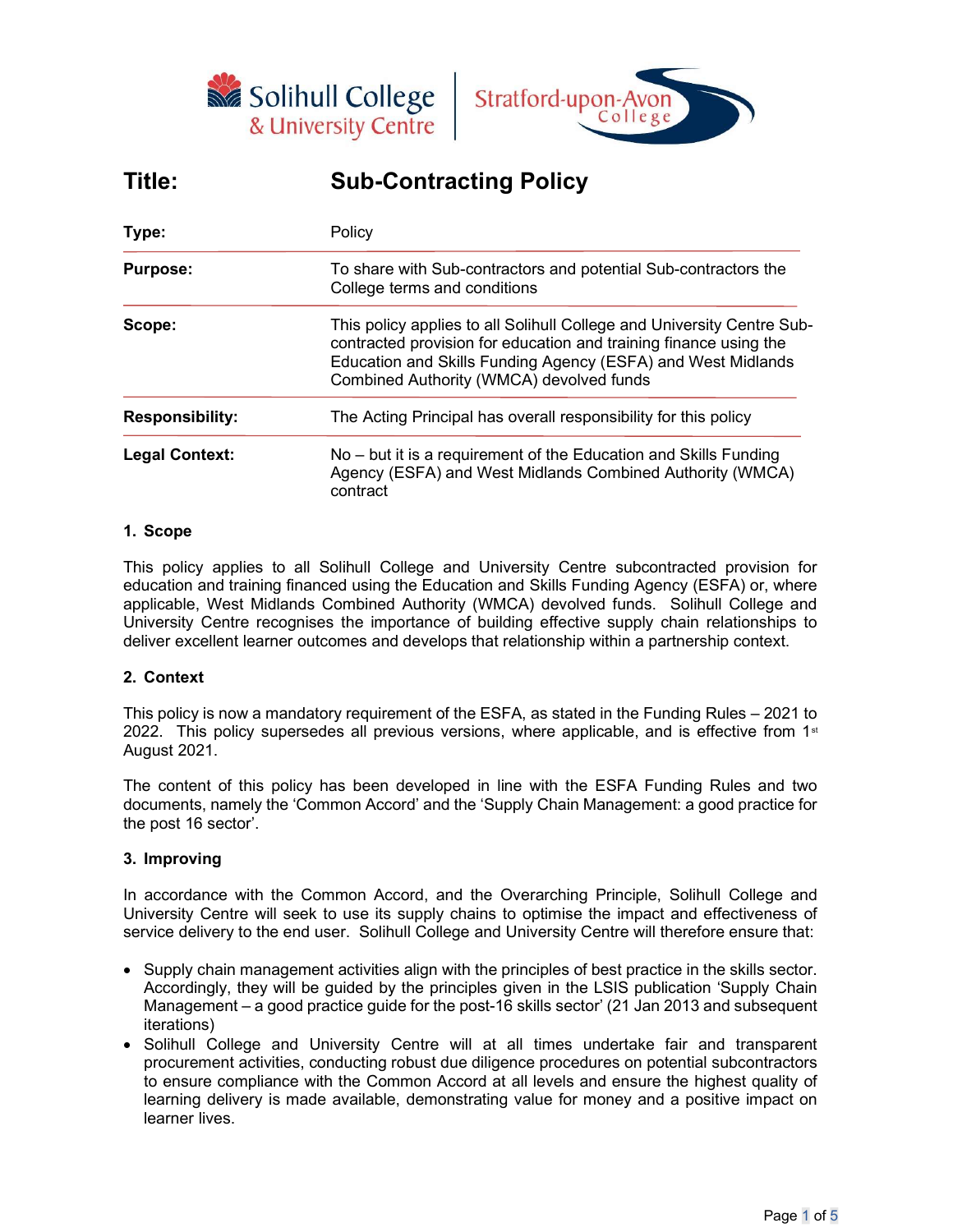- The funding for learning that is retained by Solihull College and University Centre will be related to the costs of Solihull College and University Centre. These costs, and the levels of funding being retained for them, will be clearly documented and agreed by all parties. The rates of such retained funding will be commercially viable for both sides and will be negotiated and agreed in a fair and transparent manner and will relate to the actual costs incurred being provided.
- Where disputes between Sub-contracting partners cannot be resolved through mutually agreed internal resolution procedures, Solihull College and University Centre will submit the dispute to independent outside arbitration or mediation and abide by its findings. Contract documents will require both parties to agree that the achievements of supply chains are attained through adherence to both the letter and spirit of contracts or partnerships. Signatories therefore commit that all discussions, communications, negotiations and actions undertaken to build, maintain and develop supply chains will be conducted in good faith in accordance with the Overarching Principle.

# 4. Reason for Sub-Contracting

Solihull College and University Centre engages with Sub-contractors to better meet leaner needs. The Strategy states:

The College will engage in Sub-contracting where it:

- Facilitates access to new and additional training opportunities for a range of students in employment and in the wider community
- Improves working relationships with employers and other community providers whose offer complements existing College provision
- Where this is consistent with College, local and regional strategic objectives
- Offers high quality delivery that enhances the College offer, and
- Support smaller community providers in line with WMCA strategy.

Solihull College and University Centre is committed to ensuring a high-quality Sub-contracting offer that fully meets the College's strategic aims and enhances the quality of our learner offer.

# 5. Contribution to improving the quality of teaching and learning for the College and its Sub-**Contractors**

The College works in partnership with its sub-contractors towards continuous improvement in the quality of teaching and learning. This is achieved through the sharing of effective practice across the supply chain. In line with quality policies, the College conducts observations and provides constructive feedback to tutors and managers. Progress is reviewed at termly quality audits and monthly review meetings between the College and the sub-contractor. As part of their contractual requirements, sub-contractors contribute to the College's annual Self-Assessment Report (SAR) process to identify areas for further improvement.

#### 6. The typical percentage range of funding retained by the College to monitor Sub-Contractors and how this is calculated

These associated costs are included in the contract issued to each sub-contractor and are discussed during the first contract management meeting to ensure that the sub-contractor agrees that the costs are reasonable and proportionate and understands how they contribute to delivering high quality learning. Time sheets will be completed for all activity and costs will be reconciled against actual cost on a monthly basis and deducted from the income.

Headings for these costs will include:

#### 7. Monitoring the Sub-Contractor

- Strategic review meetings to identify areas for development
- Monthly ILR reconciliations to ensure accuracy and timeliness of data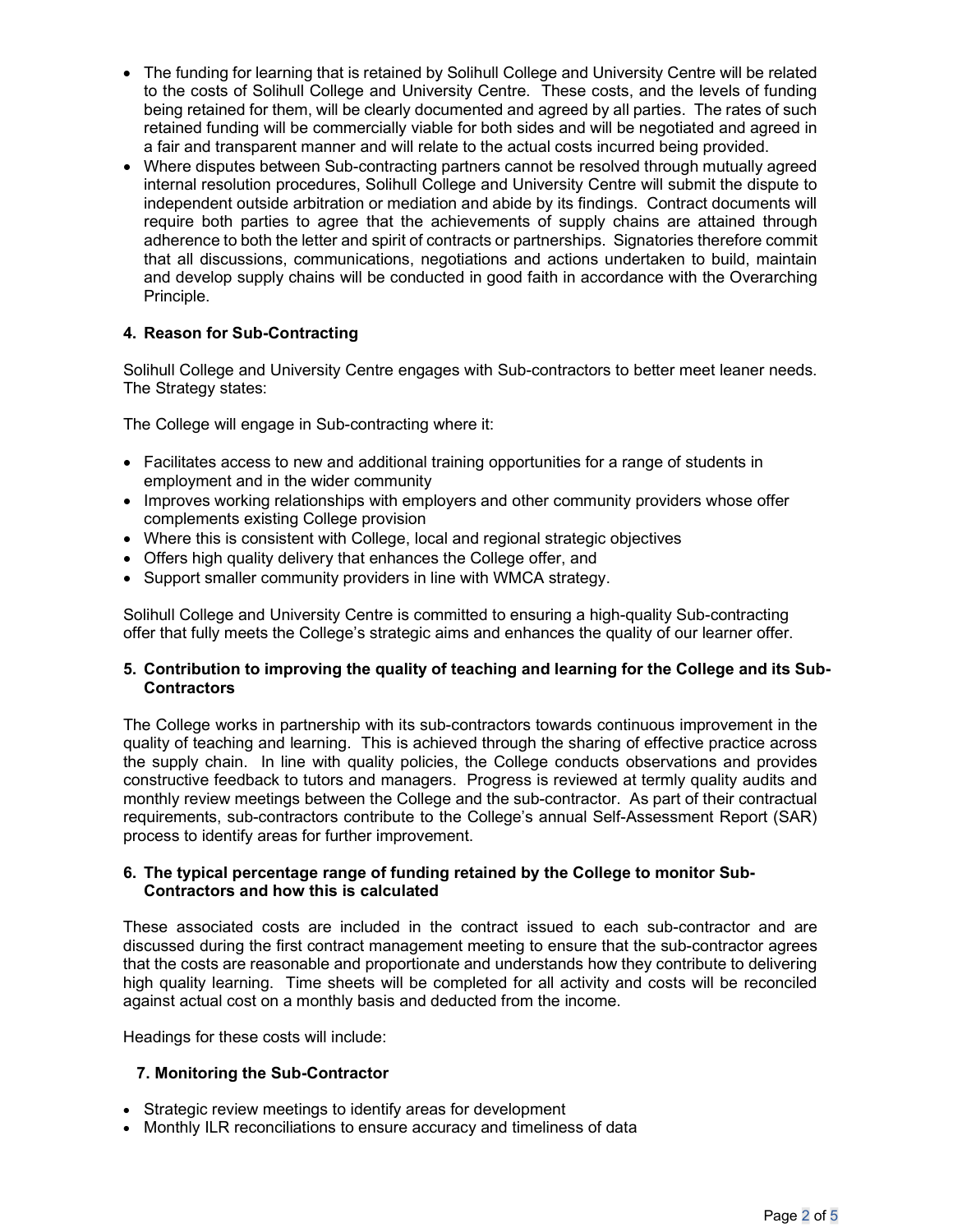- Travel to sub-contractor and delivery premises
- Due diligence checks for potential and existing sub-contractors (regular updates and reviewed annually)
- Data input of learner details for enrolment and completion
- Checking for learner eligibility, funding, accuracy and timeliness in line with ESFA rules
- Marketing opportunities at College Open Days, and on the College website and social media

#### 8. Quality Monitoring

- Monthly meetings to review progress and achievement rates against national averages and targets and focus on any areas for improvement
- Annual Quality audit in line with the College's QA processes including quality sampling of learners to track learner progress
- Announced and unannounced observations with checks on student attendance and constructive feedback to improve the quality of teaching, learning and assessment
- Learner surveys to gain feedback of learner experience and prompt any action
- Access to ongoing professional development sessions for subcontractor curriculum staff

# 9. They may also include additional services:

- Additional support required in preparation of funding submissions from sub-contractor hardcopy data
- Additional support required in respect of contract or curriculum management generally

This list of specific charges outlined above is reviewed each year by the College to determine whether it is reasonable and proportionate. Careful consideration will be given to whether these charges contribute positively to an improvement in the quality of teaching and learning delivered by the sub-contractor.

# 10. The reason for any differences in retained funding or support provided to different Sub-Contractors

Further funding may be retained to cover the cost to the College of any additional support that the College deems necessary to ensure the quality of teaching and learning and the achievement rates of any subcontracted provision. Additional support will be negotiated with the sub-contractor using a risk-based approach. This may include:

- Additional site visits
- Additional lesson observations
- Additional tutor support
- More rigorous verification

The College may also retain funding to cover the cost of any funded activity that it might undertake on behalf of the subcontractor such as:

- Awarding Organisation fees and charges
- Hiring of facilities/equipment within/from the College
- Internal Verification

#### 11. Payment Arrangements

Payments will only be made to the sub-contractor once Solihull College and University Centre has received the funding from the Funding Agency or its successor funding body.

Apprenticeship start payments are subject to a minimum stay of 6 weeks. No start payment will be made until after the minimum stay period.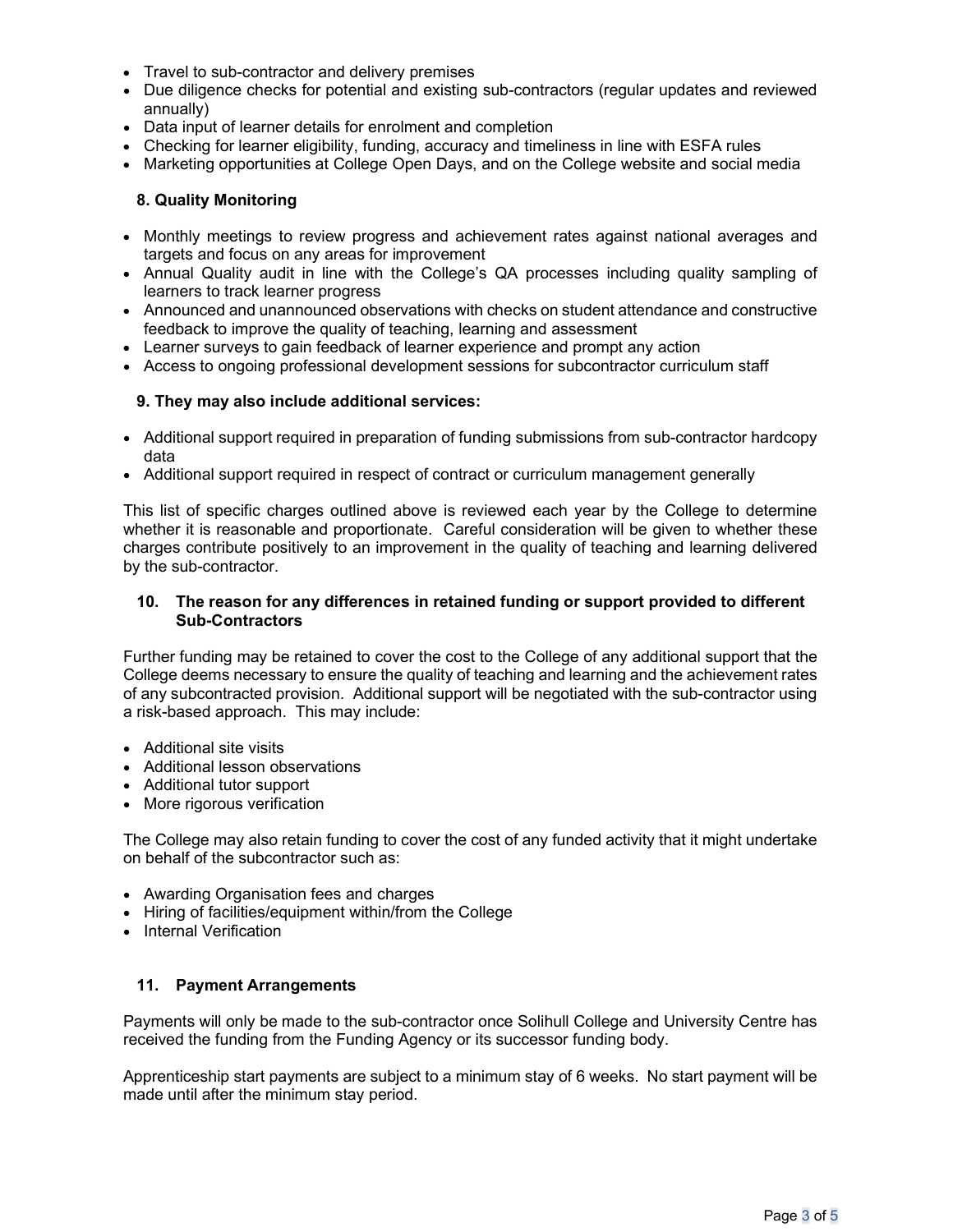Solihull College and University Centre will calculate the amount payable to the sub-contractor each month as follows:

- Following validation of the evidence in the ILR return, the College will make the appropriate payment to the sub-contractor based on the level of income received from the Funding Agency in that month.
- The College's actual costs will then be deducted from the income
- The sub-contractor will be notified of the payment and will invoice the College for that amount
- The College will make payment to the sub-contractor within 30 days of receiving a valid claim for payment: and
- Any anomalies that arise following payment will be subject to reconciliation at a later invoice date.

#### Sub-contracted adult funding is capped at 20% of the maximum contract value and 80% of the sub-contracted funding is passed to the sub-contractor for the delivery of AEB funded courses.

# 12. Policy Communication

This Policy is available on-line at www.solihull.ac.uk and can be made available in hard copy upon request. Solihull College and University Centre will ensure all current and potential Subcontractors have sight of this Policy and any other relevant documents. The policy will be discussed with potential sub-contractors during the selection process before entering into an agreement. The policy is discussed with current sub-contractors during the first contract management meeting of the academic year.

# 13. Publishing Funding Data

In compliance with the Education and Skills Funding Agency (ESFA) and other agency funding rules that apply, Solihull College and University Centre will publish its Sub-Contracting Policy on its website before entering into any Sub-Contracting agreements for the 20-21 funding year. Solihull College and University Centre will also send data via the ESFA portal on the actual level of funding paid and retained for each of its sub-contractors in 20-21. This data is sent to the ESFA within 30 days of the 20-21 ILR closing.

Solihull College and University Centre's Sub-Contracting Policy and end-of-year actual figures will only include 'Provision Sub-Contracting'. 'Provision Sub-Contracting' is where Solihull College and University Centre sub-contracts the delivery of full programmes or frameworks. It does not include sub-contracting the delivery of a service as part of the delivery of a programme (for example, buying the delivery of part of an Apprenticeship framework or outreach support).

#### 14. Timing for Policy Review

The policy will be reviewed on an annual basis, and/or when significant changes in the Funding Rules occur.